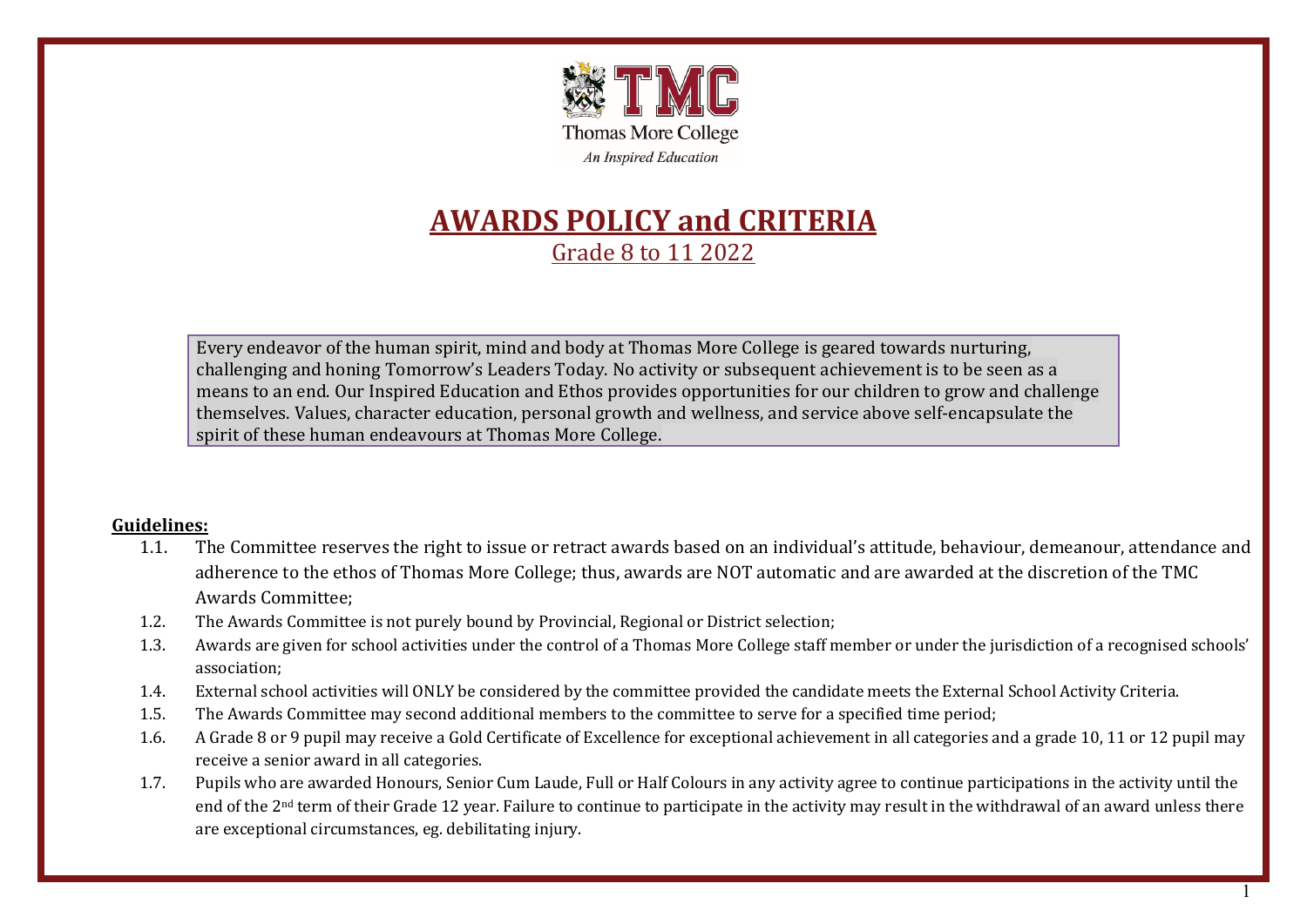#### **THE AWARDS COMMITTEE**

#### **1. Members:**

The awards committee consists of the following members:<br>1.1. Chairperson: Deputy Head: Operations

- 1.1. Chairperson: Deputy Head: Operations<br>1.2. Secretary
- **Secretary**
- 1.3. The Head and Senior HOD<br>14 Sub-committees
- Sub-committees:
	- (a) Cultural (Head of Culture)
	- (b) Sport (Head of Sport)
	- (c) Academics (Deputy Head: Academics)
	- (d) Service (HOD Ethos and Round Square)

### **2. Roles and Responsibilities of members:**

- 2.1. The Chairperson:
	- (a) Chairs all meetings;
	- (b) Invites the various MICs for feedback and/or motivation for awards.

#### 2.2. The Secretary:

- (a) Keeps records of and collates all nominations for discussions at meetings. Brings to the attention of the chair possible Cum Laude and Honours in Culture and Sport;
- (b) Processes results for all awards (Sport, Culture, Service, Academics);
- (c) Takes minutes and distributes.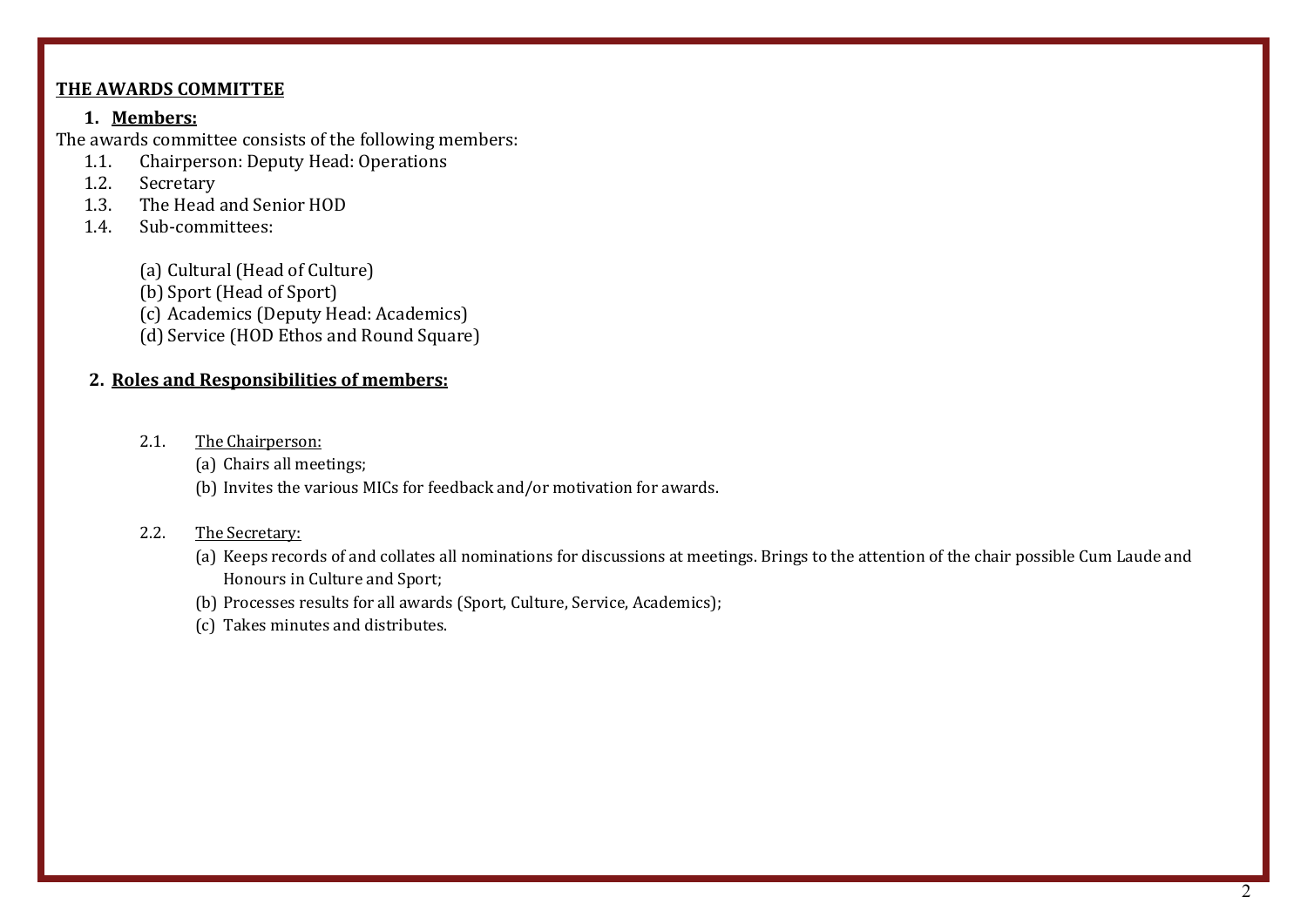# **3. Presentation of Awards:**

Awards may be presented at the end of a term, end of season for sports, and June/ November awards evenings.

#### **4. Designation:**

| <b>Senior Half Colours:</b><br><b>Senior Colours:</b> | <b>Grade 8 and 9 pupils:</b> Gold Certificate of Excellence<br>Thin braid on top blazer pocket and cuffs. (5cm from edge of cuff.) A "curly" scroll under the blazer pocket.<br>Thin braid on blazer pockets, cuffs (5cm from edge of cuff) and blazer. A "curly" scroll under the blazer pocket. |
|-------------------------------------------------------|---------------------------------------------------------------------------------------------------------------------------------------------------------------------------------------------------------------------------------------------------------------------------------------------------|
| <b>Colours Cum Laude:</b>                             | Wear the school Coat of Arms on the blazer pocket. Thin braid on blazer pockets, cuffs (5cm from edge of<br>cuff) and blazer. A "curly" scroll under the blazer pocket.                                                                                                                           |
| Honours:                                              | Wear a black blazer. There will be the school Coat of Arms on the blazer pocket. Thin braid on blazer pockets, cuffs<br>(5cm from edge of cuff) and blazer.<br>The Honours candidate will have their name put on the Honours board in the hall foyer.                                             |

# **5. Certificate:**

A certificate with appropriate designation will be issued to all candidates receiving an award. A certificate with a frame will be issued to each pupil awarded Honours.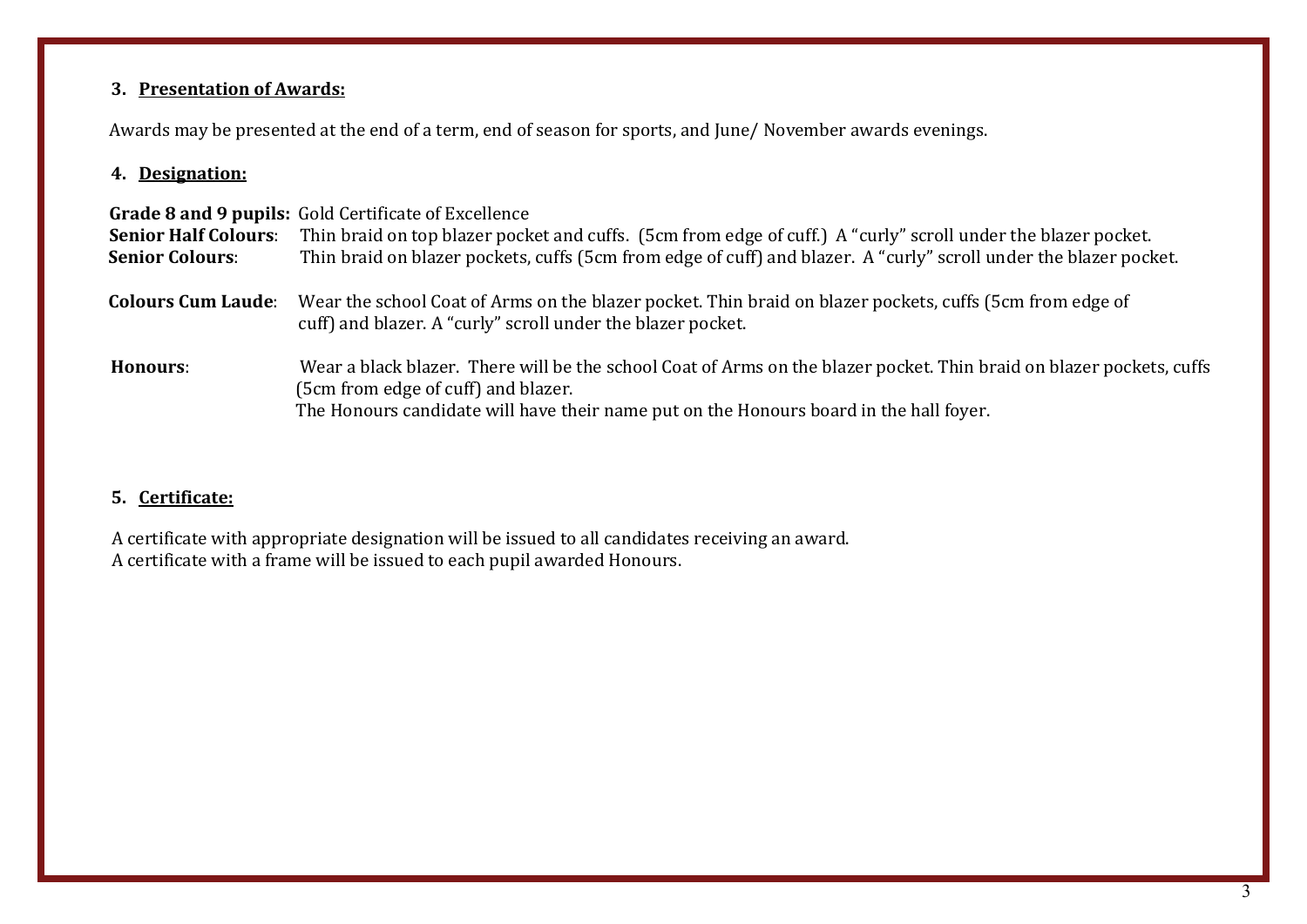# **1. SPORTS AWARDS**

**Gold Certificate of Excellence:** For any Grade 8 or 9 pupil who represents KwaZulu Natal in a sport offered by Thomas More College.

**Merit Certificate**: For winning a specific competition, a league, unbeaten in a season where the season consisted of a minimus of four fixtures.

**Senior Half Colours:** District and zonal representation e.g. P.A.D.S.S.A. (Dependent on the number of players attending these trials.) Performance of a high standard combined with service and dedication in a school activity throughout a school career.

**Senior Full Colours:** Provincial representation, and/or

Exceptional achievement, or exceptional talent, combined with service and dedication in a school activity, throughout a school career.

**Senior Colours Cum Laude**: Where a candidate is awarded Provincial 'A' team Colours for highest Provincial Senior School level in that sport i.e. u17/u18/u19 (special circumstances may be considered).

**Honours**: National representation in a school activity, at the highest National senior school level in that activity / sport i.e. u17/u18/u19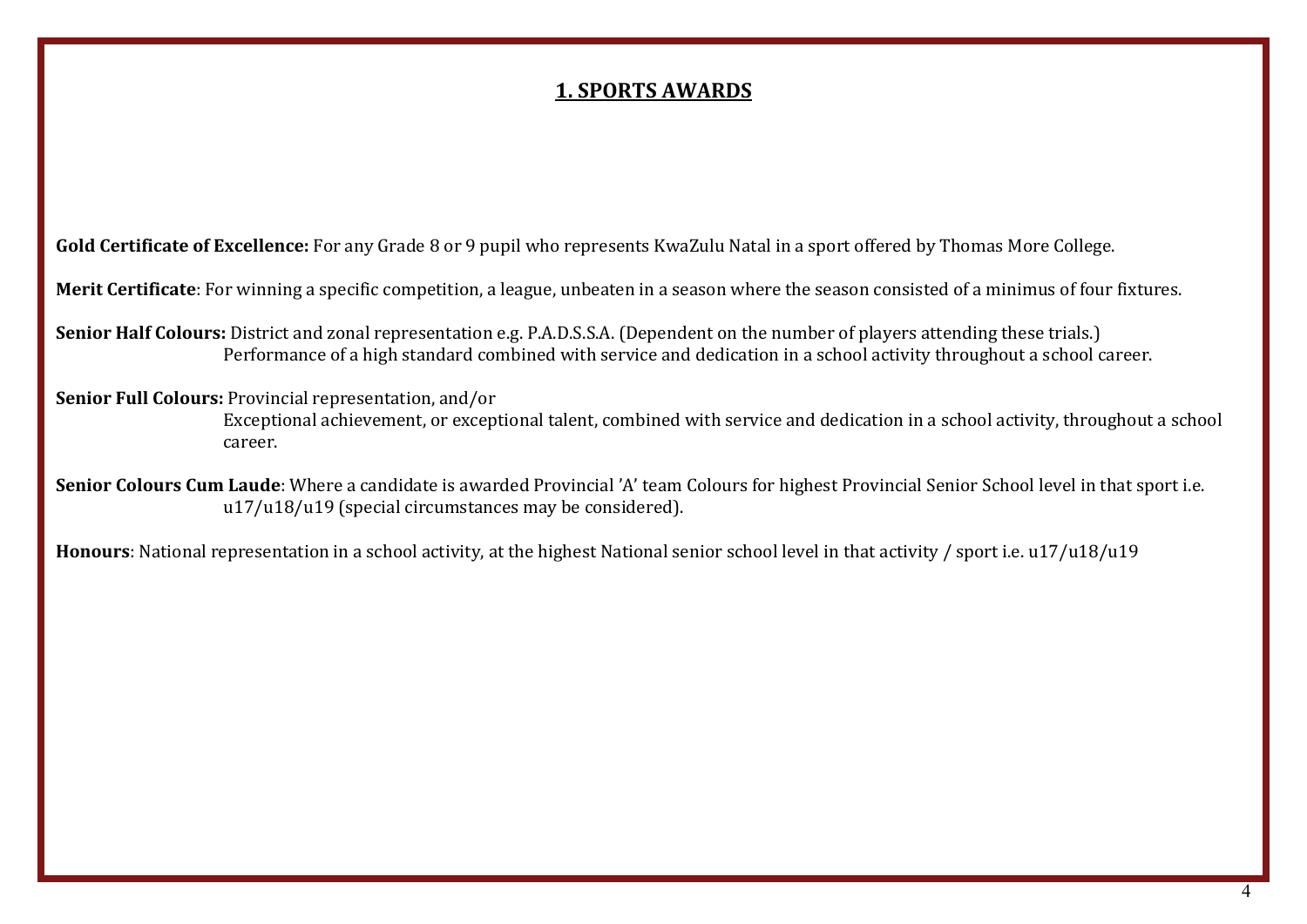# **2. CULTURAL AWARDS**

A pupils' involvement will be considered CUMULATIVELY and/or ANNUALLY.

If a pupil performs in one Cultural Discipline/ Category, they will be nominated for that discipline. If, however, the pupil performs in more than one discipline, they may be nominated for a Cultural Award. In both these cases, nominations are made at the discretion of the Cultural Department and will only be awarded at the discretion of the Awards Committee.

Categories/ Disciplines

- Cultural Performance and involvement in culturally-related activities fall within the following categories:
	- Performing Arts which includes the following activities/ type of involvement:
	- $\checkmark$  One Act Plays Performer, Director, Stage Manager, Backstage Crew, Sound or Lighting Technician, Make-up artist. Note that involvement in cultural performances cannot be considered for service awards.
	- $\checkmark$  Supper & Song Performer, Stage Manager, Backstage Crew, Sound or Lighting Technician, Make-up artist
	- $\checkmark$  Annual High School Play Performer, Stage Manager, Backstage Crew, Sound or Lighting Technician, Make-up artist
	- $\checkmark$  Cultural Period Performer, MC, Stage Manager, Backstage Crew, Sound or Lighting Technician
	- $\checkmark$  Outside Production (Eg: Rainbow Young Performers Project. This activity would be a contributing factor towards a pupil's involvement.)
	- $\checkmark$  Local Performing Arts Festivals (Eg: Kearsney Arts Festival)
	- Art, Design & Photography
	- Music and Dance
	- Debating
	- Public Speaking
	- Vocal Tenacity
	- Marimbas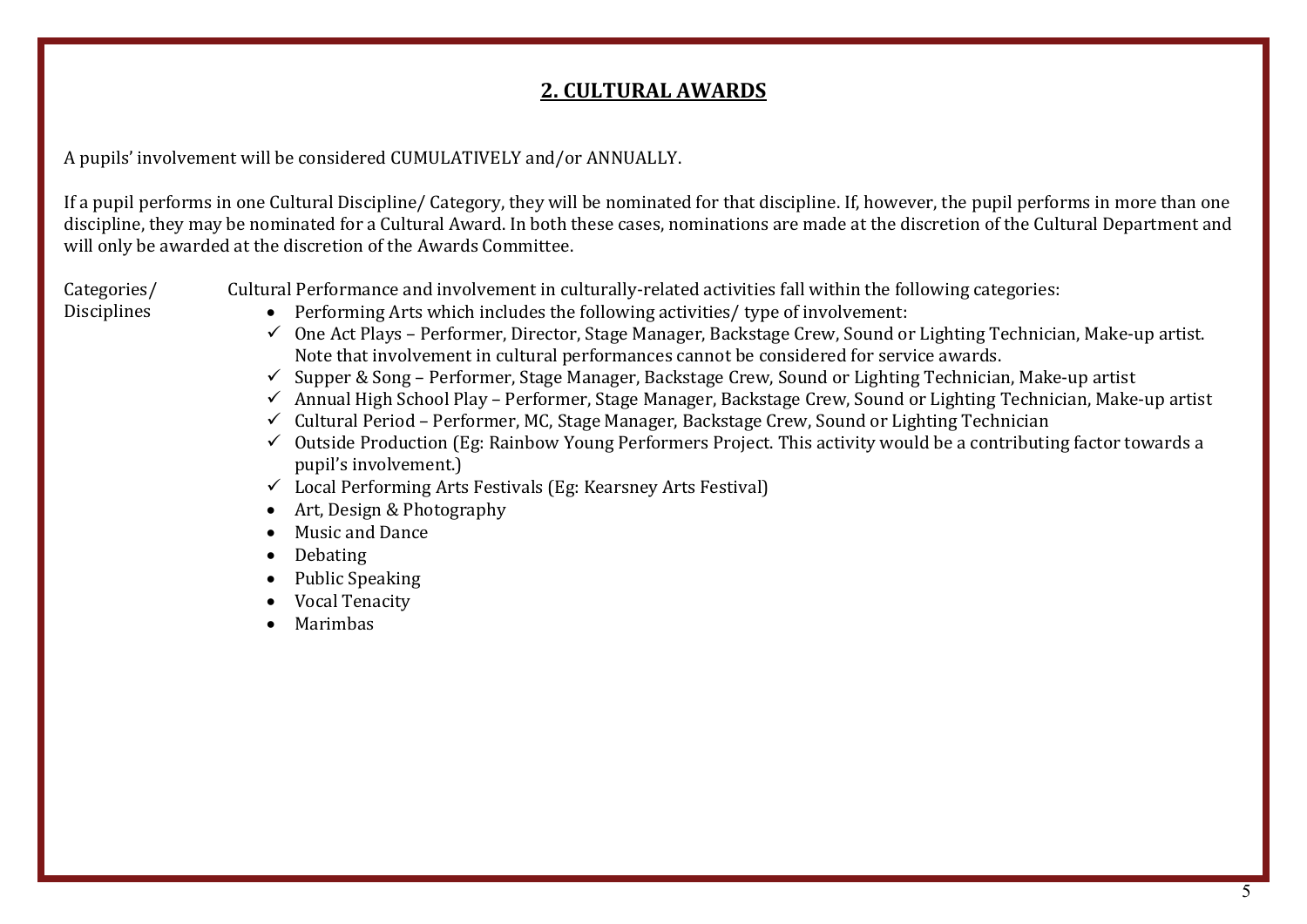# **PERFORMING ARTS**

**Gold Certificate of Excellence:** Awarded to any Grade 8 or 9 pupils for exceptional achievement in a Cultural activity.

**Senior Merit Certificate:** Good talent and above average performance skills with service and/or commitment.

**Senior Half Colours:** Excellent talent and performance of a high standard with above average service and/or commitment throughout a school career.

**Senior Full Colours:** Exceptional achievement, or exceptional talent, combined with outstanding service and dedication throughout a school career.

**Senior Colours Cum Laude:** Where a candidate has performed with a professional body (Rainbow Young Performers) or theatre company AND continues to maintain a high level of involvement in aligned activities at TMC. When a pupil has received 2 sets of Cultural Colours and is nominated for a 3rd set of Full Colours. In addition to this, their commitment, performance energy, attitude and ability should be of an exemplary level.

# **ART, DESIGN and PHOTOGRAPHY**

**Gold Certificate of Excellence:** Awarded to any Grade 8 or 9 pupils for exceptional achievement in an aspect of Art design and photo as nominated by the HOD Culture.

**Senior Merit Certificate:** Pupils may be nominated for this award if they have made valuable contributions to Art, Design and Photography for TMC. Pupils involved in the following examples and/ or combinations of activities may also be eligible for nomination:

• Participation in more than 1 external exhibition and/or competition.

**Senior Half Colours:** Pupils may be nominated for this award if they have made excellent contributions to Art, Design and Photography for TMC. Pupils involved in the following examples and/ or combinations of activities may also be eligible for nomination:

- Participation in exhibitions and competitions with commendable recognition.
- A prize-winner in a local competition.

**Senior Full Colours:** Pupils may be nominated for this award if they have made outstanding, exceptional & significant contributions to Art, Design and Photography for TMC.

Pupils involved in the following examples and/ or combinations of activities may also be eligible for nomination:

- Participation in a major exhibition at a well-recognised Art Gallery;
- For finishing in the top 3 of a Provincial competition;
- For representing KZN in any National competition.

**Senior Colours Cum Laude:** Awarded to a pupil for the publication of their photograph in a National magazine or the equivalent. For an artist/designer who has exhibited at a National Gallery or equivalent.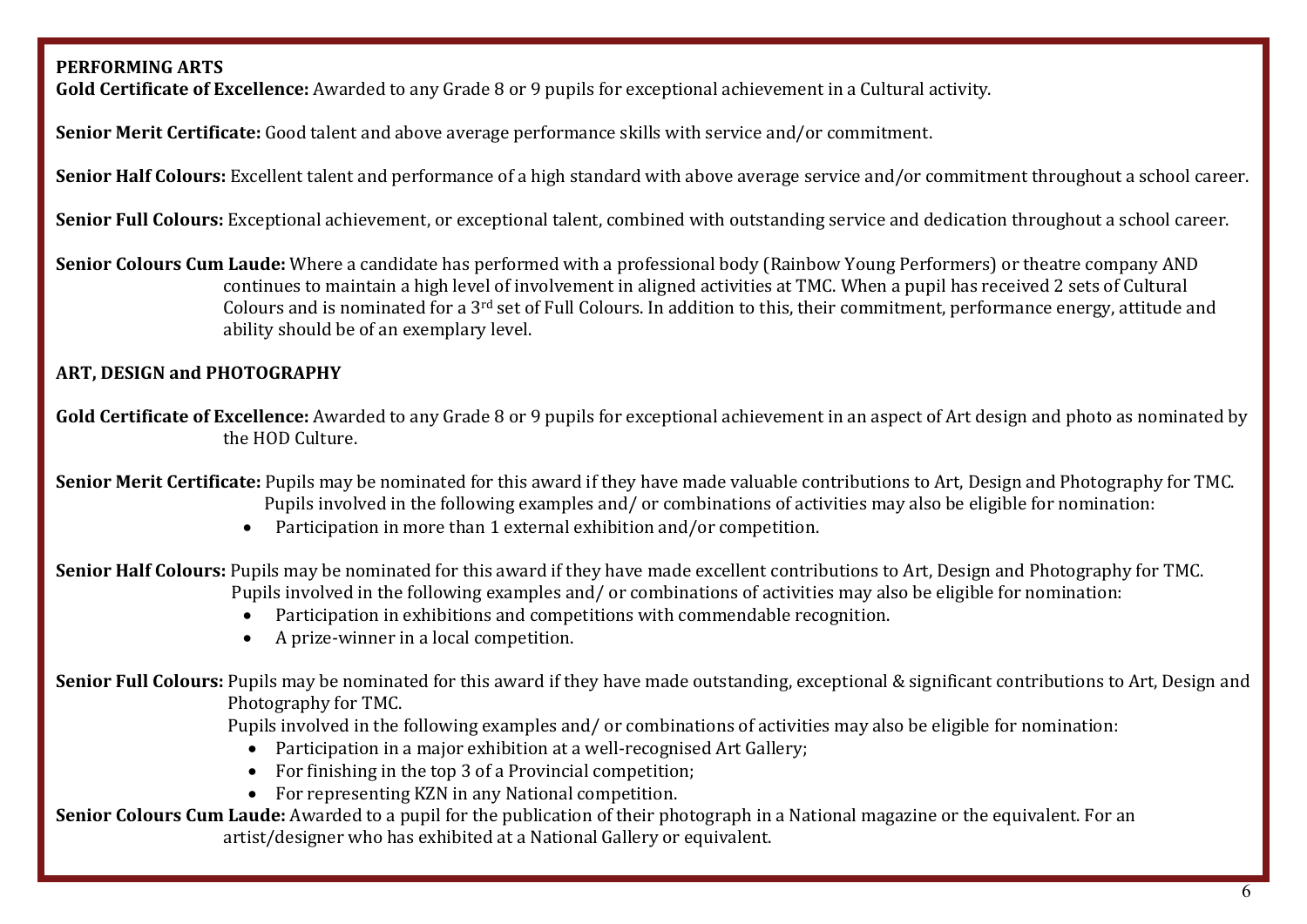**MUSIC or DANCING** (Please note: Awards in this category are also dependent on the pupils' school participation & involvement, as well as the degree to which the activity is a school extra-mural)

**Gold Certificate of Excellence:** Awarded to any Grade 8 or 9 pupils for exceptional achievement in a recognized dance or music activity.

**Senior Merit Certificate:** Good talent and above average performance skills with service and/or commitment.

**Senior Half Colours:** Excellent talent and performance of a high standard with above average service and/or commitment throughout a school career.

**Senior Full Colours:** Exceptional achievement, or exceptional talent, combined with outstanding service and dedication throughout a school career.

**Senior Colours Cum Laude:** Performance (solo and/ or accompaniment) in a National or International Competition AND continues to maintain a high level of involvement in school-aligned Cultural activities. When a pupil has received 2 sets of Dance or Music Colours and is nominated for a 3rd set of Full Colours. In addition to this, their commitment, performance energy, attitude and ability should be of an exemplary level.

# **DEBATING**

**Gold Certificate of Excellence:** Awarded to any Grade 8 or 9 pupils for exceptional achievement in a number of debates as nominated by the HOD Culture.

**Senior Merit Certificate:** Pupils may be nominated for this award if they have made valuable contributions to their debating team, and achieve one of the following points:

- A regular and committed member of the debating team, who has participated for at least 2 years at any level.
- A regular and committed member if the debating team who has participated for one year, but has received 3 best speaker titles within that year's league debate.

**Senior Half Colours:** For excellent contributions to debating and/or:

• Being awarded to the members of the team who have progressed to the semi-final of DCDL debating competition.

**Senior Full Colours:** For outstanding, exceptional, significant and/or unusual talent and contributions to debating and/or one of the following:

- To be awarded to a member of the team who progresses to the finals of the DCDL debating competition.
- Chosen for provincial representation.
- Has been given the title of best speaker on at least five occasions within the league debate.

**Senior Colours Cum Laude:** To be awarded to a member of the debating team who is selected for the highest Provincial Senior school level (KZN Senior A Team) and who has competed at this level (special circumstances may be considered).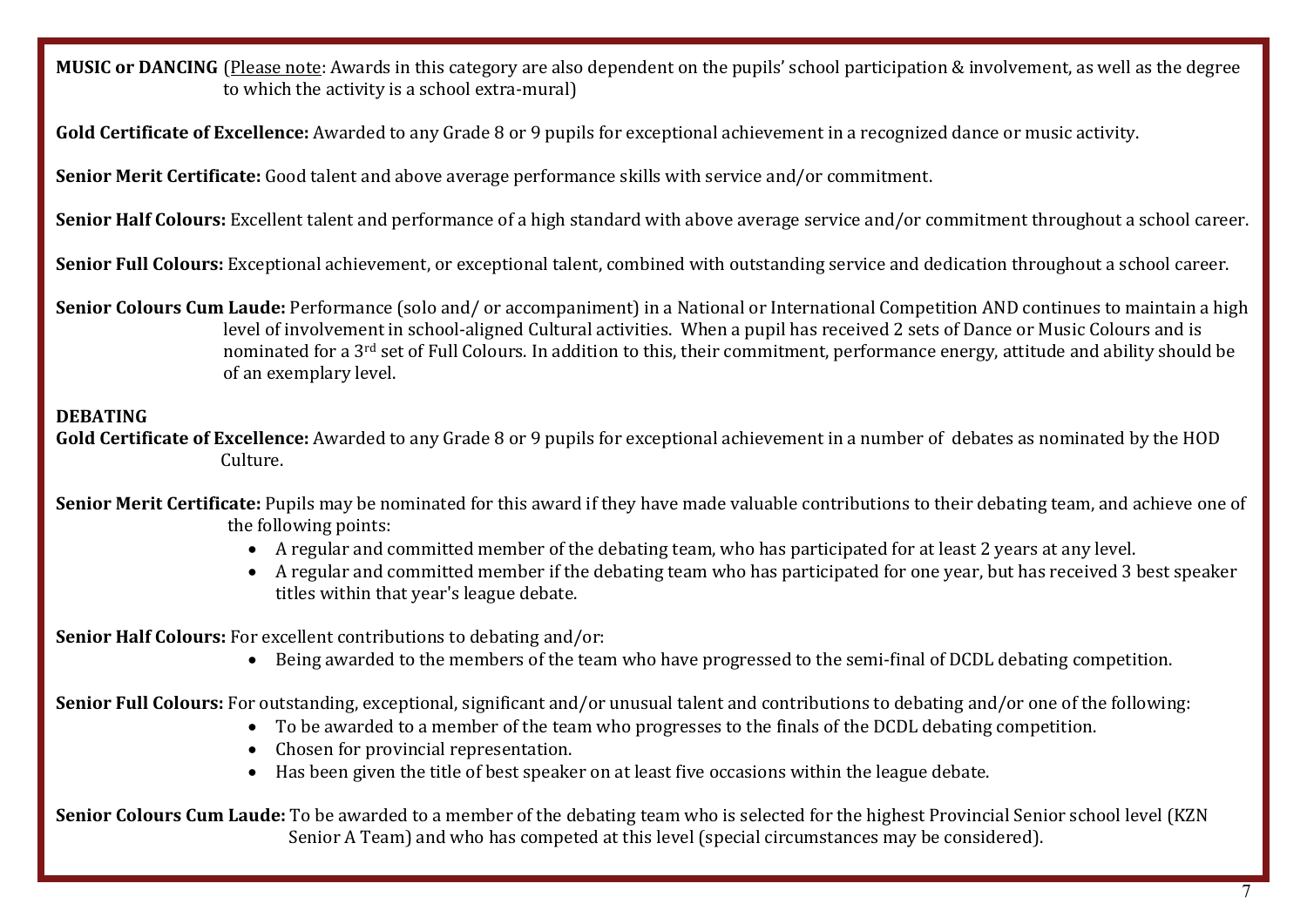### **PUBLIC SPEAKING**

**Gold Certificate of Excellence:** Awarded to any Grade 8 or 9 pupils for exceptional achievement in Public Speaking as nominated by the HOD Culture.

**Senior Merit Certificate:** To be awarded to a pupil who progresses to the semi-finals of a recognised provincial public speaking competition (ex. NIDPSC).

**Senior Half Colours:** To be awarded to a pupil who is selected for a national public speaking competition.

To be awarded to a pupil who progresses to the finals of a recognised provincial public speaking competition (ex. NIDPSC).

**Senior Full Colours:** To be awarded to a pupil who is placed in the top 15 of a national speaking competition**.**

**Senior Colours Cum Laude:** To be awarded to a pupil who represents SA at an international competition (WIDPSC) and who has competed at this level.

# **VOCAL TENACITY**

General Note:

- A valuable member of Vocal Tenacity is someone who sings with confidence, strives for excellence, is quick and committed to learning their parts, shows a good sense of pitch, is a 'team player' and who contributes positively to the overall calibre of the ensemble;
- Service includes but is not limited to the following: choreography, conducting, instrumental accompaniment and/or fulfilling a leadership role;
- All Vocal Tenacity awards will be made at the end of the school year with the exception of awards for competitions and festivals. These awards will be made at the end of the term in which the competition or festival takes place;
- Retro Beats is regarded as the elite of Vocal Tenacity. In order to be a member of Retro Beats, one needs to successfully pass a number of rounds of auditions. A person cannot be a member of Retro Beats and NOT Vocal Tenacity;
- Solo work will only be taken into consideration if it is of a substantial length and high quality.

**Gold Certificate of Excellence:** Awarded to any Grade 8 or 9 pupils for exceptional achievement in the choir as nominated by the HOD Culture.

**Senior Merit Certificate:** Good talent and above average performance skills with service and/or commitment.

**Senior Half Colours:** Excellent talent and performance of a high standard with above average service and/or commitment throughout a school career. (Senior 10-12)

**Senior Full Colours:** Exceptional achievement, or exceptional talent, combined with outstanding service and dedication throughout a school career.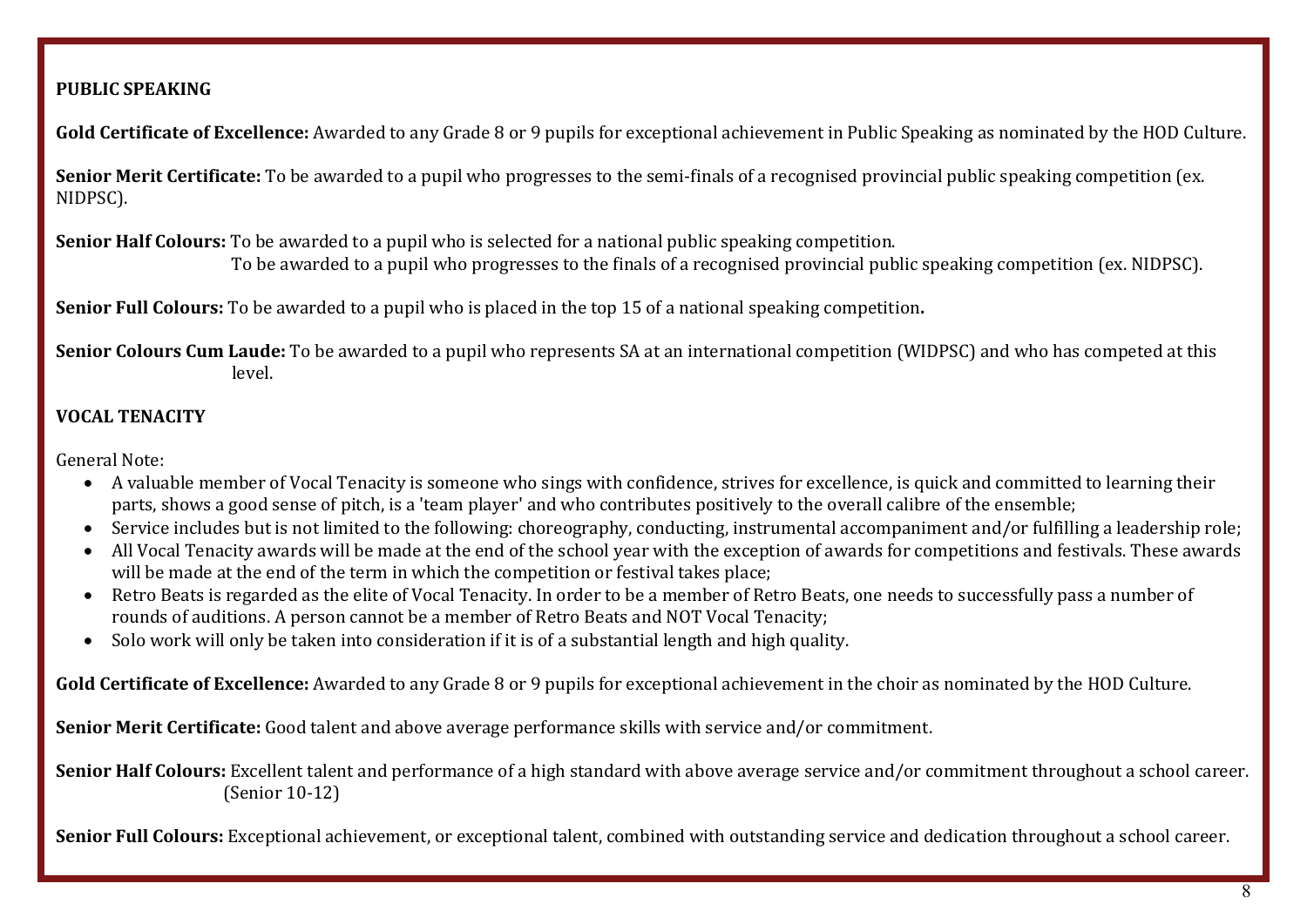**Senior Colours Cum Laude:** When a pupil has received 2 sets of Vocal Tenacity Colours and is nominated for a 3<sup>rd</sup> set of Full Colours. In addition to this, their commitment, performance energy, attitude and ability should be of an exemplary level. A candidate will only be considered for Cum Laude if he/she is a member of Retro Beats.

**MARIMBA BAND**

General Note:

- A valuable member of the Marimba Band is someone who plays with confidence, strives for excellence, is quick and committed to learning their parts, shows a good sense of rhythm, is a 'team player' and who contributes positively to the overall calibre of the ensemble;
- Service includes but is not limited to the following areas: teaching, arranging, composing, instrumental accompaniment and/or fulfilling a leadership role.

**Gold Certificate of Excellence:** Awarded to any Grade 8 or 9 pupils for exceptional achievement in the Junior Marimba Band as nominated by the HOD Culture.

**Senior Merit Certificate:** Good talent and above average performance skills with commitment, and/or this pupil has been a performing member of the Marimba Band in a festival or competition where the Marimba Band has been placed in a category consisting of 10 or more schools.

**Senior Half Colours:** Excellent talent and performance of a high standard with service and/or commitment throughout a school career, and/or this pupil has been a performing member of the Marimba Band in a festival or competition where they have been awarded an individual accolade.

**Senior Full Colours:** Exceptional achievement, or exceptional talent, combined with excellent service and dedication throughout a school career, and/or this pupil has been a performing member of the Marimba Band in a national festival or competition, where they have been awarded an individual accolade.

**Senior Colours Cum Laude:** To be awarded to a pupil who has composed and/or arranged a piece of music which they have scored in musical Notation for a National or International competition **on more than one occasion OR** on **one** occasion in which the band/ composition **has been placed in the top 20%** in the competition. A pupil of this calibre MUST have taken an active role in assisting the coach during the teaching process, and therefore it is understood that the pupil would be able to play any of the four parts.

It is understood that in order to compose or arrange, the pupil's playing ability, their knowledge of the instrument as a whole, their knowledge of the separate parts as well as their understanding of music theory is exceptionally advanced. Only pieces of an exceptionally high technical and creative level are considered worthy of being competition pieces.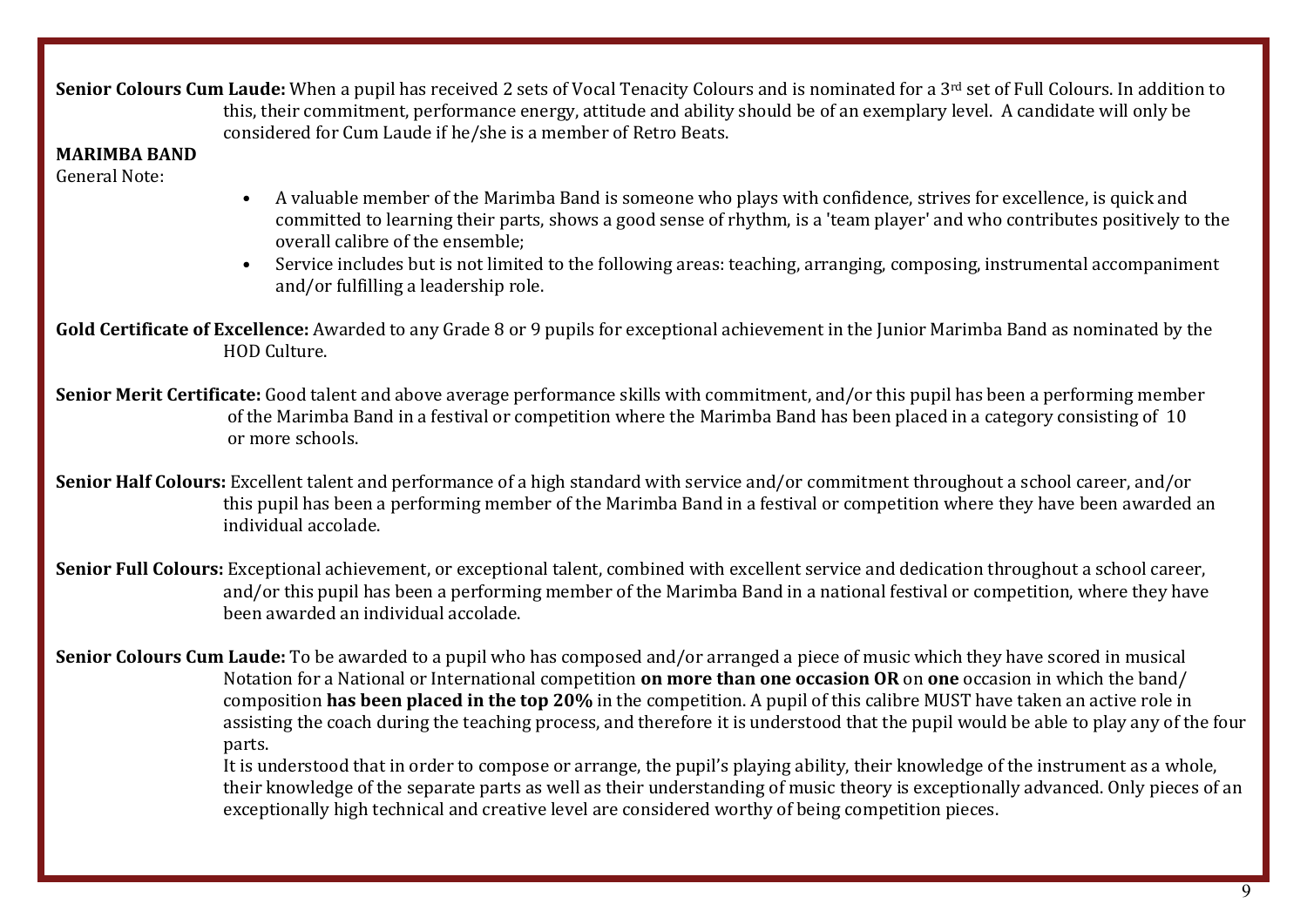# **3. SERVICE AWARDS**

1. The service award is a cumulative award based on sustained service throughout the pupil's school career. The pupils must go through the process of receiving half colours at 300 hours, then full colours at 450 hours, and finally the pupil will be nominated for cum laude at 600 hours. It will be the responsibility of the staff member in charge of the particular activity to keep a register of the pupils' involvement.

| THE TOHOWING ACTIVITIES WILL COUNT LOWAL US A SET VICE AWAI U. |                 |  |       |                   |  |
|----------------------------------------------------------------|-----------------|--|-------|-------------------|--|
| Gr <sub>8</sub>                                                | Gr <sub>9</sub> |  | Gr 11 | Gr 12             |  |
|                                                                |                 |  |       |                   |  |
|                                                                |                 |  |       |                   |  |
|                                                                |                 |  |       |                   |  |
|                                                                |                 |  |       |                   |  |
|                                                                |                 |  |       |                   |  |
|                                                                |                 |  |       |                   |  |
|                                                                |                 |  |       |                   |  |
|                                                                |                 |  |       |                   |  |
|                                                                |                 |  |       | Gr 10 $\parallel$ |  |

The following activities will count towards a service award:

The award will be based on the following:

**Senior Half Colours**: 2 years of sustained service (300 hours)

**Senior Full Colours**: 3 years of sustained effort (450 hours)

**Senior Cum Laude**: 3 years of sustained service in an activity showing a high level of initiative, responsibility and excellence (600 hours) Grade 8 and 9 pupils receive a Gold Certificate of Excellence if 200 hours of service is completed.

Voluntary service must be signed by an accredited organisation and ratified by the HOD Ethos and Round Square. Any activity that is remunerated by way of money or vouchers will not be considered for service hours.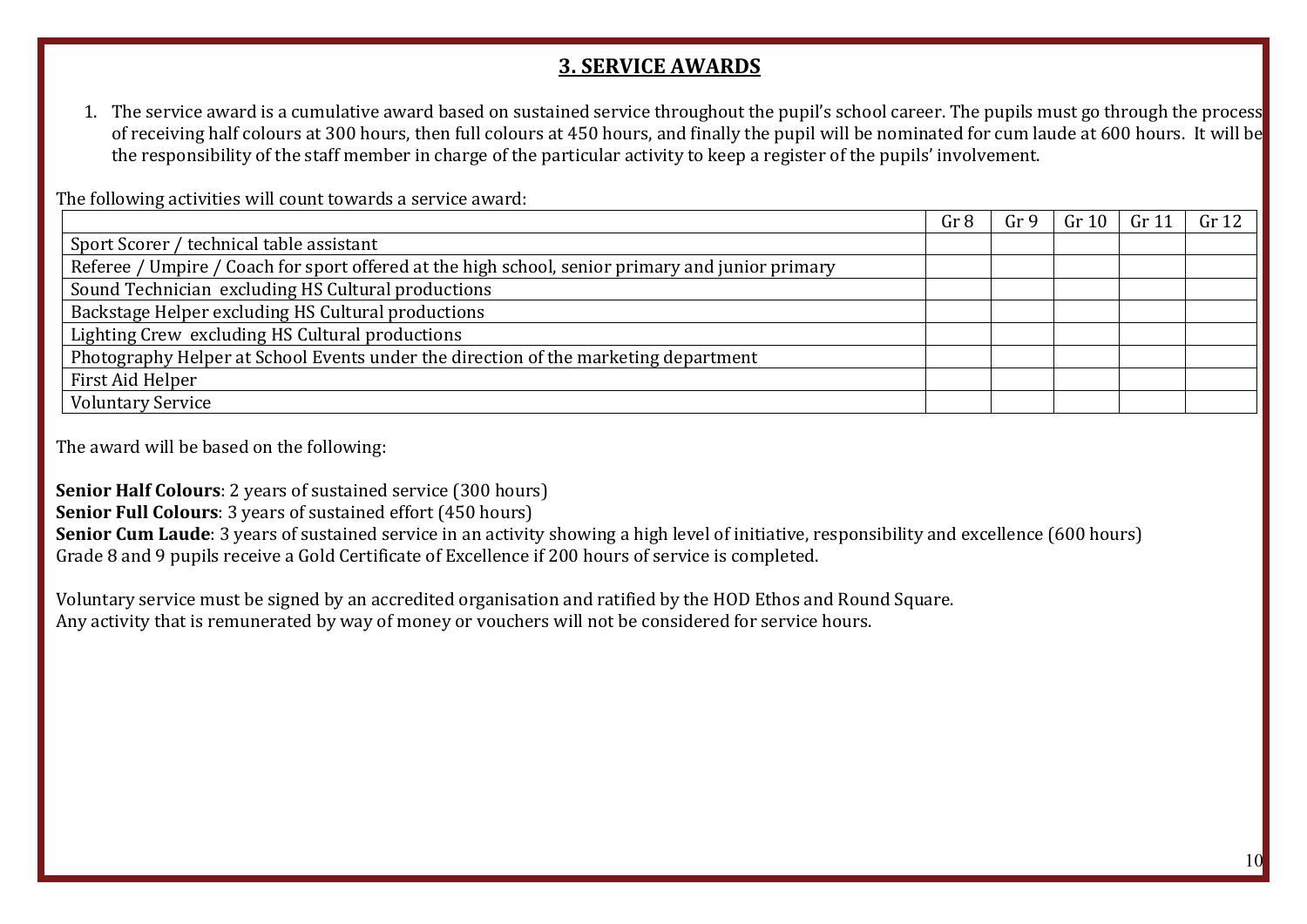#### **ACADEMIC AWARDS**

# **SUBJECT PRIZES**

#### **GRADE 8 and 9**

• Subject prizes for top 3 candidates in Mathematics, English and First Additional Language.

| <b>Mathematics</b>        | English                   | <b>First Additional Language</b> |  |
|---------------------------|---------------------------|----------------------------------|--|
| Gold Certificate          | Gold Certificate          | Gold Certificate                 |  |
| <b>Silver Certificate</b> | Silver Certificate        | Silver Certificate               |  |
| <b>Bronze Certificate</b> | <b>Bronze Certificate</b> | <b>Bronze Certificate</b>        |  |

# **GRADE 10 & 11**

- Subject Prizes are awarded to pupils who achieved the highest mark for the subject.
- To qualify for a subject prize, the mark achieved must be over 75%.

# **GRADE 12**

- Subject prizes are based on Trial Examination results which are calculated by using Portfolio work with Trial Examination results.
- To qualify for a subject prize, the mark achieved must be over 75%.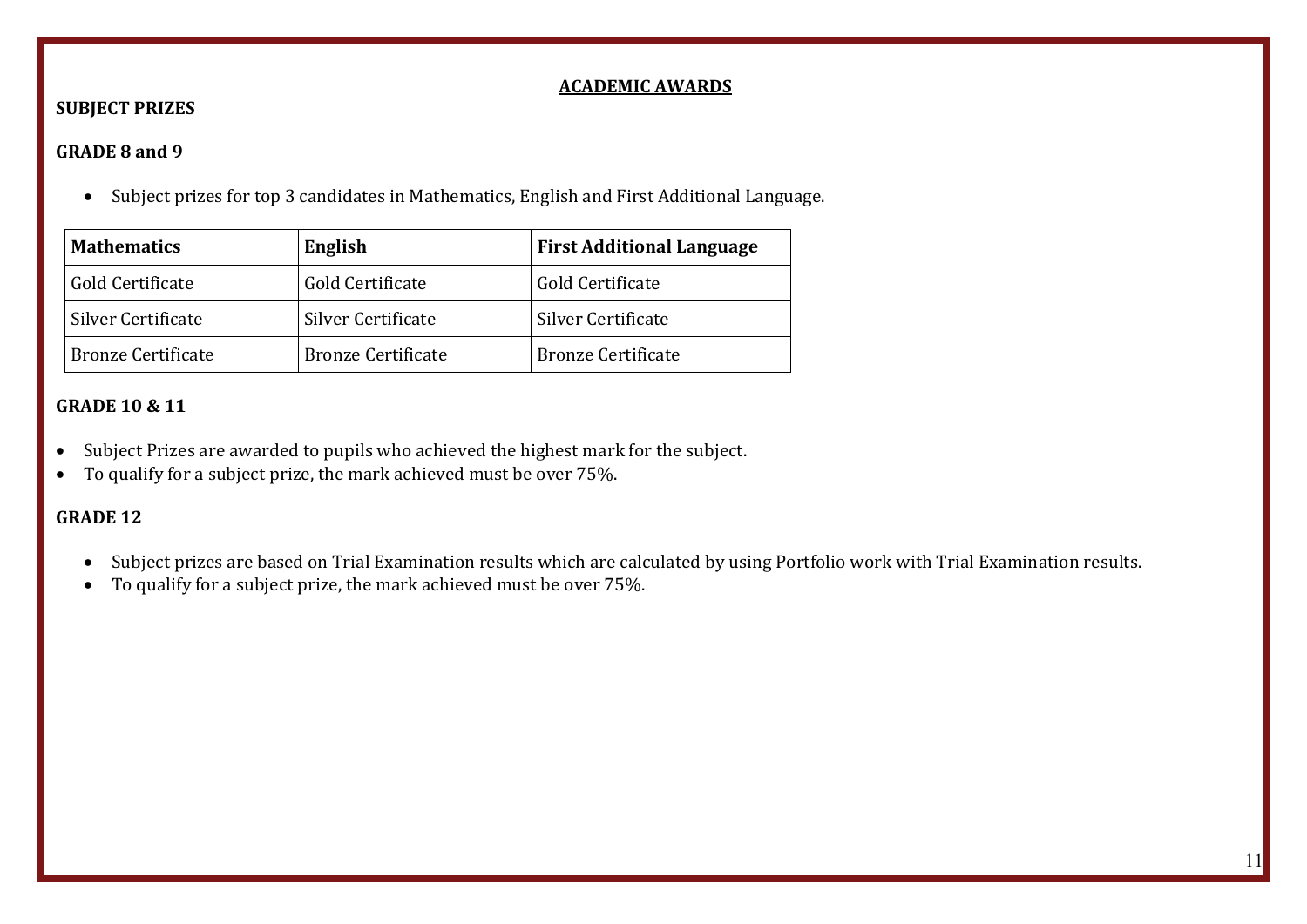# **POLICY FOR AGGREGATE CALCULATIONS**

# **GRADE 8 & 9**

• All subjects included in a weighted calculation *excluding* Life Orientation

# **GRADE 10, 11 & 12**

• Compulsory 2 subjects (English, Core Mathematics/Maths Literacy) and the next best 4 subjects *excluding* Life Orientation.

| <b>ACADEMIC COLOURS</b> |  |
|-------------------------|--|
|-------------------------|--|

| Grade |                                                    | Cum Laude        | <b>Full Colours</b> | <b>Half Colours</b> | Merit Certificate                                    |
|-------|----------------------------------------------------|------------------|---------------------|---------------------|------------------------------------------------------|
| 8     | No colours awarded                                 |                  |                     |                     | 80% and above                                        |
| 9     | No colours awarded                                 |                  |                     |                     | 80% and above                                        |
| 10    | Year Mark<br>70% and above for Life<br>Orientation |                  | 90% and<br>above    | 80% - 89.49%        | 70% -79.49%<br>70% and above for<br>Life Orientation |
| 11    | Year Mark<br>70% and above for Life<br>Orientation | 90% and<br>above | $80\% - 89.49\%$    | 75% - 79.49%        | 70% -74.49%                                          |
| 12    | Trials<br>70% and above for Life<br>Orientation    | 90% and<br>above | $80\% - 89.49\%$    | 75% - 79.49%        | 70% -74.49%                                          |

# **TROPHY FOR ACADEMIC EXCELLENCE:**

First in each grade based on aggregate calculation.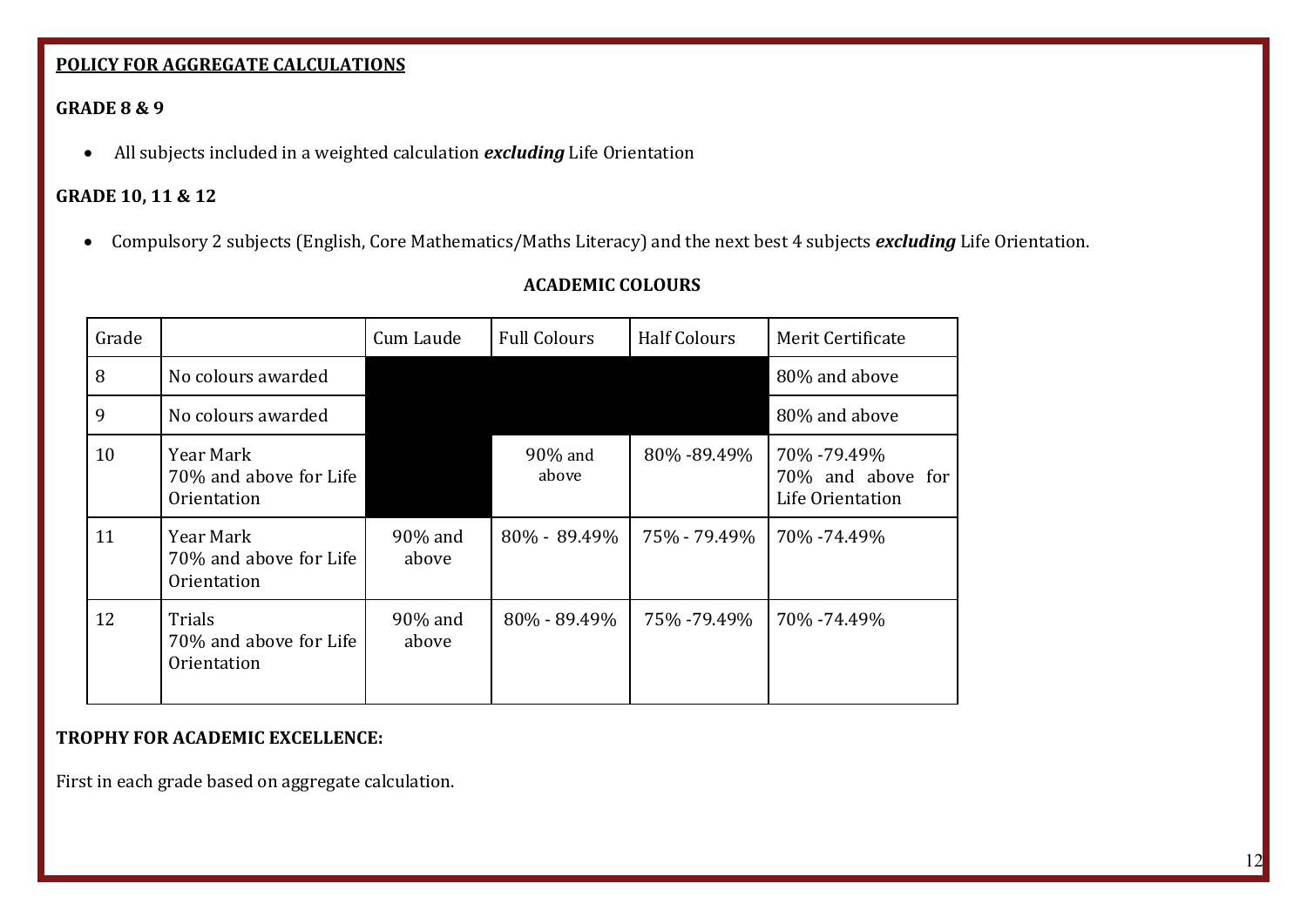# **DUX:**

Awarded to the Grade 12 pupil who has achieved the highest aggregate based on their Trial Examination Marks and has achieved over 80% for Life Orientation.

# **OLYMPIAD FULL COLOURS:**

Olympiad Full Colours are awarded when a learner represents the school in a recognised school Olympiad and places competitively in the context of that Olympiad.

This award needs to be ratified by the Deputy Head Academics in conjunction with the Subject Head in that field of study.

# **5. SPECIAL AWARDS**

# **Cum Laude:**

- A The candidate must be a Senior (Grades 10, 11 and 12);<br>B The Cum laude candidate must meet the Participation co
- B The Cum laude candidate must meet the Participation criteria;<br>C The candidate must fulfill at least one of the following condition
- The candidate must fulfill at least one of the following conditions:<br>1. Sport: where a candidate is awarded Provincial 'A' team Co
	- 1. Sport: where a candidate is awarded Provincial 'A' team Colours for highest Provincial Senior School level in that sport i.e. u17/u18/u19 (special circumstances may be considered);
	- 2. Culture: where a candidate has fulfilled the Cultural Cum Laude requirements (see Cultural Awards);<br>3. Service: Three vears of sustained service in an activity showing a high level of initiative, responsibilit
	- 3. Service: Three years of sustained service in an activity showing a high level of initiative, responsibility and excellence; (600 hours)<br>4. Academics: where a candidate achieves an aggregate of 90% or more following end
	- Academics: where a candidate achieves an aggregate of 90% or more following end of year academic calculations.
- D Cum Laude and honours awards will be taken to a Leadership Team meeting for ratification.

# **Honours:**

The Criteria for Honours is in two parts. In order to be considered for Honours the potential candidate: Re–awards of Colours and / or Cum Laude will not be taken into account or used in the calculation.

- A
- Must be in Grade 11 July onwards, or Grade 12;
- Must meet the Participation Criteria.

The candidate must fulfill at least one of the following conditions:-<br>1. National representation in a school activity, at the highest N

- 1. National representation in a school activity, at the highest National senior school level in that activity / sport i.e. u17/u18/u19.<br>2. Must have full colours in three of the four categories with one at Cum Laude. (Spor
- 2. Must have full colours in three of the four categories with one at Cum Laude. (Sport, Culture, Service, Academics)<br>3. Must have four sets of full colours in two categories (Sport, Culture, Service, Academics), with two
- 3. Must have four sets of full colours in two categories (Sport, Culture, Service, Academics), with two of those at Cum Laude;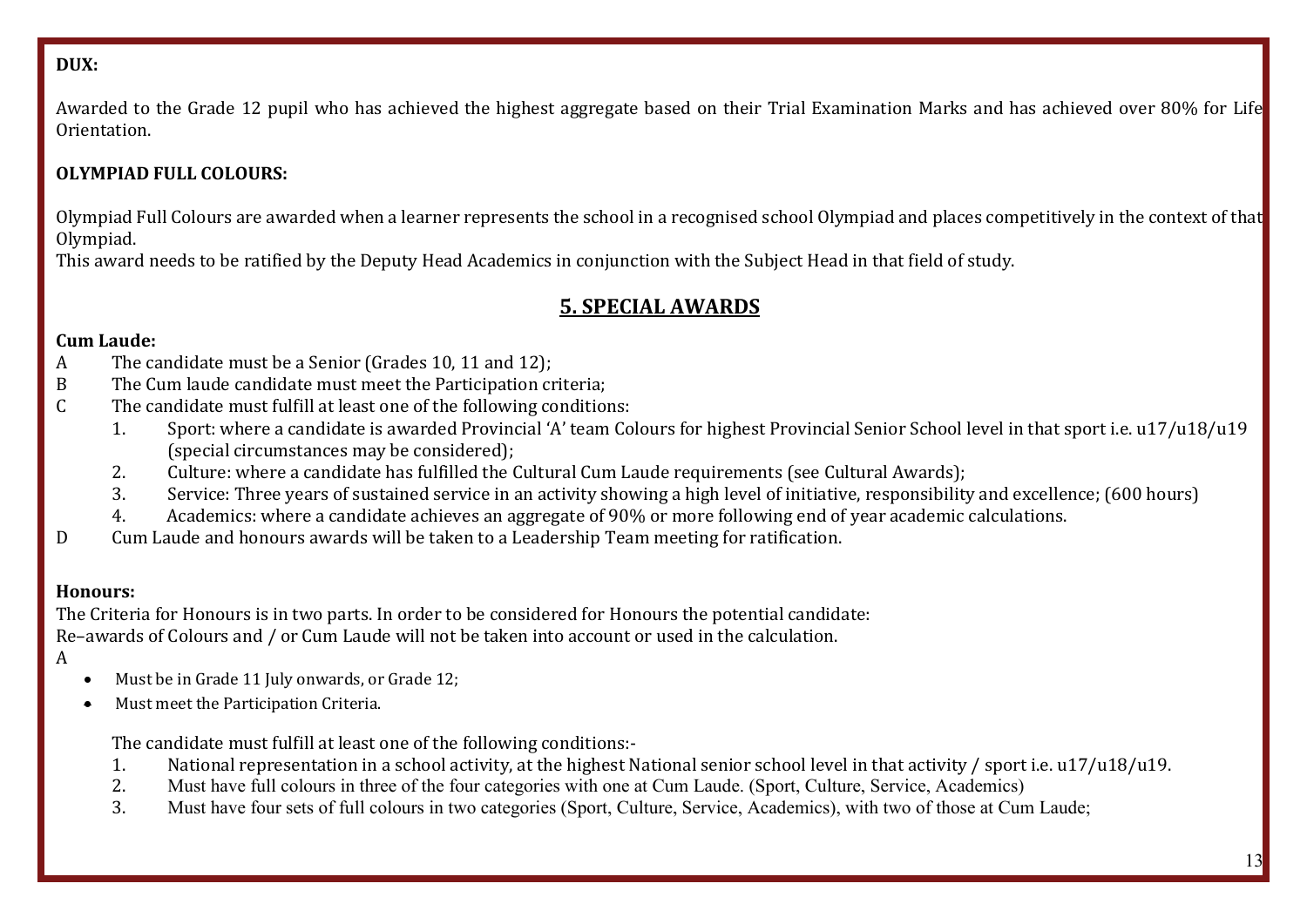- 4. Academics: The candidate obtains 90% or above in three sets of examinations in their senior years (Grade 10 (final examination) 12) with a minimum of 80% or more in the rest of their examinations.
- B Furthermore, **and most important**, the Honours candidate must be an outstanding example of active involvement in, and positive contribution to, the life of the school. Also, the ethos of Thomas More must be evident in the character of the Honours candidate. School activities are essentially based on teamwork, so the Honours candidate must be an example to others in this regard. The Honours Candidate MUST have a clear disciplinary record and MUST meet the minimum requirements for Outreach.

 As Honours is one of the highest accolades awarded by Thomas More College, the relevant Awards Committee, following discussions within the committee, will table a potential candidate's nomination with the High School Leadership Team for final ratification and acceptance.

# **External School Activity Criteria:**

We will recognise sports not offered by Thomas More College if a pupil has achieved all of the following:

- A pupil must meet the **Participation criteria** of TMC.
- Represented South Africa in their Grade 10 12 year.
- The activity and team is recognised by a National body (i.e. SASCOC).
- The team/individual competes in an event that has representation from 4 or more countries (2 continents or more)

The pupil will receive a **TMC South African Representative Scroll** and this will equate to **Senior Full Colours** in Sport.

If the candidate has not achieved the above criteria, he/she will receive a framed certificate: This award is made for outstanding performance in an outside activity i.e. in an activity not officially offered at Thomas More College.

We will recognise Cultural activities not offered by Thomas More College if a pupil achieved all of the following:

- A pupil must meet the **Participation criteria** of TMC.
- Represented South Africa in their Grade 10 12 year.
- The activity and team is recognised by a National body (i.e. SASCOC).
- The team/individual competes in an event that has representation from 4 or more countries (2 continents or more) or he/she is selected to be part of the following:
	- o Selected participant on International level
	- o National Youth Symphony Orchestra
	- o National Youth Choir